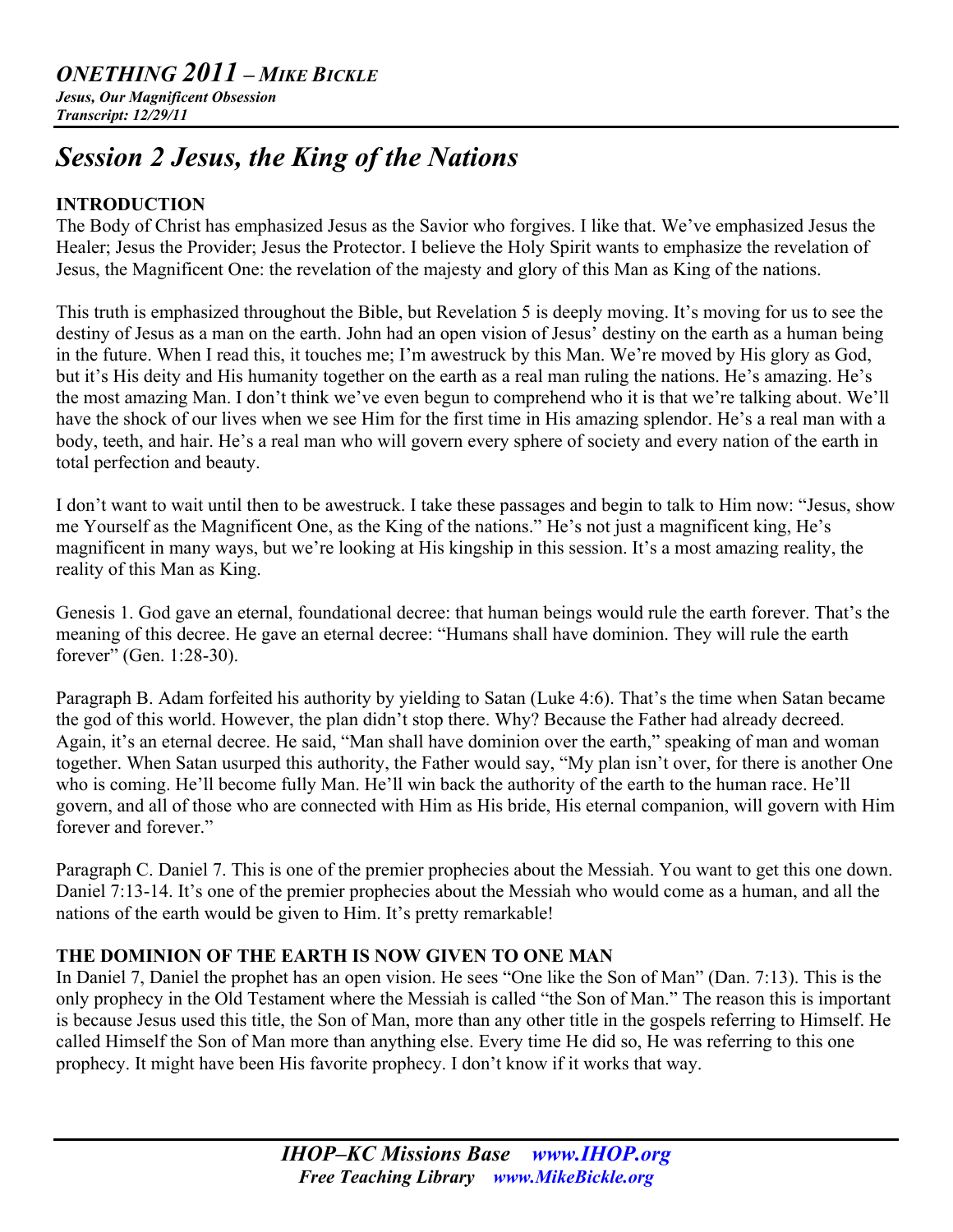Daniel, 500 years before Jesus became a man, had the open vision: there's a human being who's coming to the Ancient of Days. That's a title for the Father, denoting the Father's eternal nature: "the Ancient of Days."

Daniel was a little thrown off. How can a human, a man, approach God in the heavens? It's not possible. Because Moses taught that if any man saw God he would die, overwhelmed by the glory (Ex. 33:20). Yet here we see a real human approaching the Father's throne. Daniel is a little overwhelmed by this vision. Look at verse 14, how startling it is! The dominion of the earth that was given to Adam is now given to this one Man. This is the Man who would win the dominion back. Because the Father will never change His plan to rule the earth through humans forever. I mean, a billion years from now, the earth will be ruled under God's authority through humans. God wants to rule with His people—not in spite of His people, not separate from His people, but in deep relationship with His people, even as the eternal companion of Jesus, the Bride of Christ.

Daniel is startled by this vision in verse 14. He sees a man, a messianic figure. Daniel doesn't know who He is. Jesus doesn't become a man for 500 more years. To Him is given the dominion of all the nations of the earth. This means all the nations, not just Israel. All the nations of the earth will serve this Man.

Daniel after this vision must have thought, "How can this possibly be? How can one human govern so much?"

## **A MAN WILL BE KING OVER ALL THE EARTH**

Yet in Psalm 2:8, David saw the same thing that Daniel saw. David saw the Father's decree to the Son. Undoubtedly this was an overwhelming experience for David, when the Father declared to the Messiah, "The nations are Your inheritance." David and Daniel could see the same truth. In Zechariah 14:9, Zechariah sees it: "There is coming a day when the Messiah, a human, a man, will be King over every nation of the earth" (Zech. 14:9).

This is staggering. He's the best Man, the most anointed Man. Even King David could hardly manage little Israel. Imagine all the nations of the earth, over 200 nations. Imagine being ruler over those nations at the same time and forever.

Zechariah saw it: "A man, King over every nation? Don't you just mean King over Israel?"

John saw it in an open vision in Revelation 19. His title was clear; it was on His robe: "King of all kings" (Rev. 19:16, paraphrased). Yes, there will be other kings, but He'll be King over every other king. Just think of this glorious Man!

## **JESUS WILL CONQUER THE NATIONS WHEN HE COMES AGAIN**

Turn to Psalm 45. This is so wonderful. It's describing what happens when Jesus conquers all the nations at the time of His second coming: when this Jewish Man, this Messiah, will conquer every nation and drive the Antichrist's kingdom off the face of the earth. Psalm 45 says He'll do it on behalf of truth, humility and righteousness. He will triumph over all His political enemies, the evil kings of the earth. He will take over all the nations.

When He dispenses the resources of all the nations, He'll do it with such truth and humility. He'll do it with such generosity. He'll cause love to increase across the earth. Beloved, when He rides victorious over all the nations, He'll do it with kindness, humility, and righteousness in His heart. In other words, this Magnificent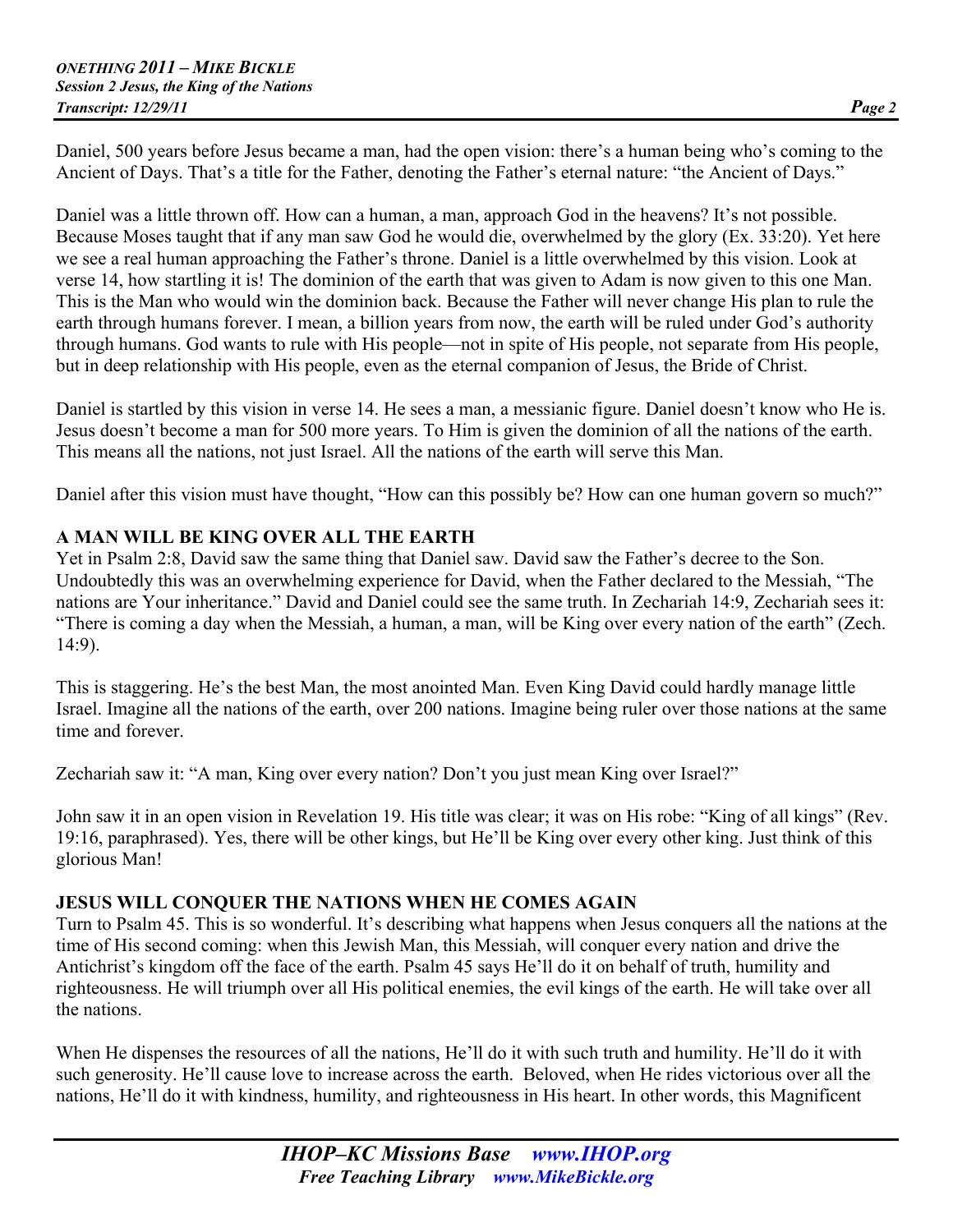One is our only assurance that the earth will never diminish in love, ever. Once He takes control at the time of His second coming, love will only increase; it will never diminish, ever again, for billions and billions of years, because the leadership is in this Man's hand.

When I think of that now, I don't want to wait until then. I think, "Jesus, You're utterly amazing. We can't comprehend who You really are!" Again, it will be the shock of our lives when we see this Man as a real human with this kind of ability, this kind of humility, and this kind of righteousness. He will have such generosity. All the kingdoms will be His, and He will dispense them in glorious ways. Never has there been a man with so much authority, with so much humility, with so much wisdom, with so much generosity, with so great a level of authority and wisdom and power.

## **REVELATION 5: JESUS' ETERNAL DESTINY ON THE EARTH**

Top of page eight. Revelation 5. It's the grand drama in heaven. It's the Daniel 7 vision of the Son of Man having dominion over every nation, but John elaborates on it as he receives this vision. He sees more than Daniel the prophet saw. It's the same idea: one Man having dominion over all nations, the Son of Man. There are far more details in Revelation 5. When you study Daniel 7, about the magnificent of Jesus, make sure you read Revelation 5, which elaborates on it in great detail.

Paragraph A. It's one of the grandest chapters in all the Bible that magnifies Jesus. We see Jesus' eternal destiny on the earth as a man. We know that as God He lives forever in the past and in the future. It's not amazing that God has authority over the earth; that's not surprising at all. What is surprising is that one Man has authority over all the earth. That's the part that's remarkable.

John recorded his vision. In his vision he sees a title deed. He sees a scroll in the hand of the Father, which is the title deed of the earth. The title deed of the earth is lifted up, and the question is asked: "Who is worthy to take the scroll" (Rev. 5:2)? What human being can stand in that place of honor that God originally gave to Adam, the dominion over all the earth? What man would be worthy? What man would have so much power and authority but use it in perfect love and righteousness? Is there any man who deserves this kind of honor and this kind of power?"

When Jesus takes the scroll from the Father, the idea is that Jesus will own all the property of the whole earth. He'll own all the money, all the banking systems, all the natural resources. All the oil, all the gold of the whole earth will be His in the millennial kingdom.

Some of you might say, "What is the millennial kingdom?" It's one of the grand themes of the Bible. The Messiah will come back to the earth and reign for 1,000 years. You and I will have resurrected bodies. There will be millions, and undoubtedly billions eventually, who will still have natural bodies and live out their lifetime.

Jesus, as the Son of David, as the King ruling in Jerusalem, as a man, will govern these nations that have natural bodies. The nations will go for 1,000 years. After that, God brings us to the next part of His plan. That's for another time. Yes, we'll have resurrected bodies when the full leadership of the earth is given to the Lord. Millions, eventually billions, will still have natural bodies. You want to study the millennial kingdom. So much of Jesus' destiny is wrapped up in that truth—His destiny on the earth ruling as King over the natural nations.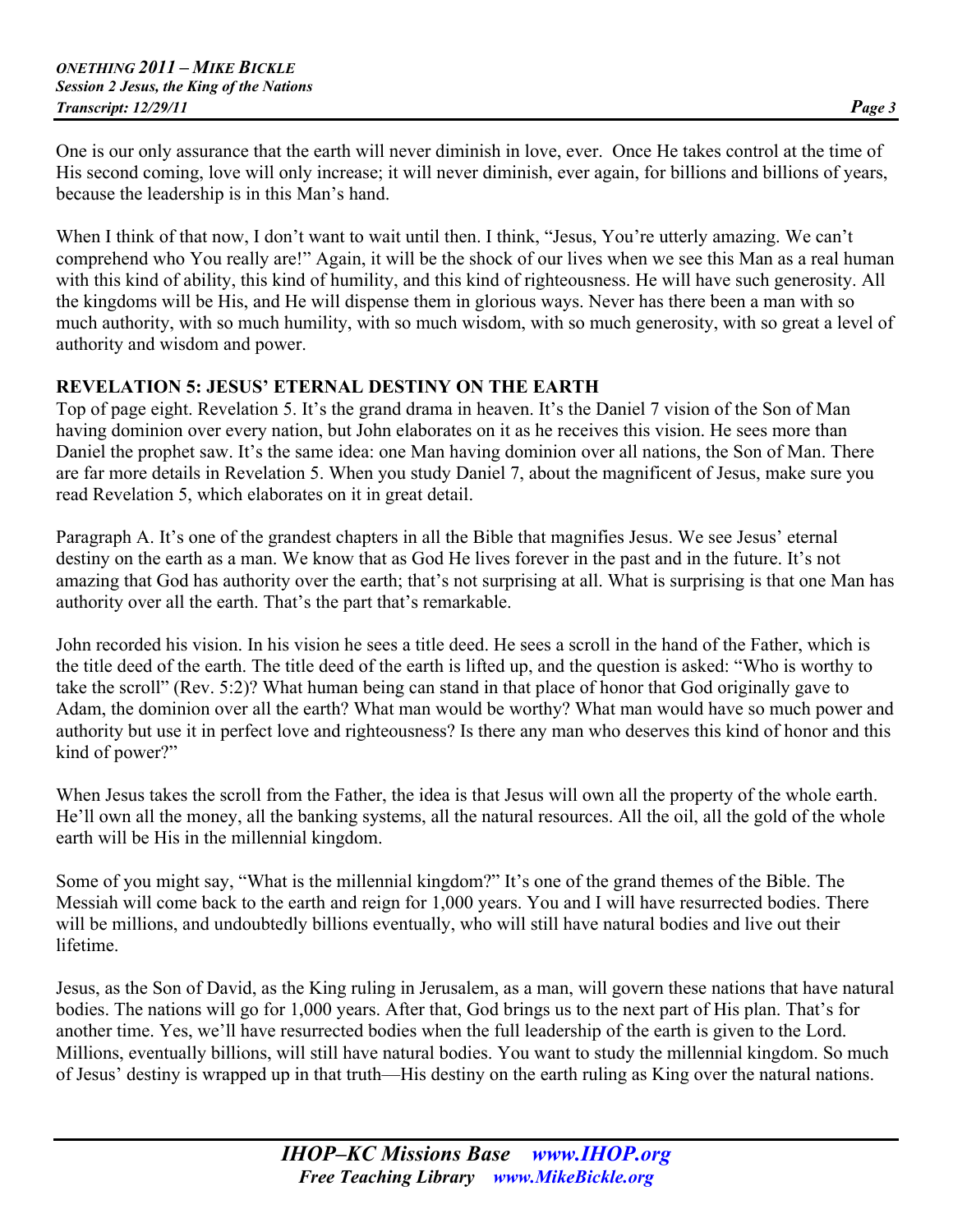Let's look at the vision. Revelation 5:1-7. How dramatic! John is seeing the same vision of Daniel 7. "I saw in the right hand of the Father a scroll" (Rev. 5:1, paraphrased). In other words, he saw a title deed. This title deed had seven seals. It was sealed up. It was secure. The contents were private.

Then, John sees a strong angel (Rev. 5:2). What an amazing vision. John must have been overwhelmed. This mighty angel takes the center stage and proclaims, "What human being is worthy to take the title deed of the earth" (ibid, paraphrased)? I'm adding a little interpretation; you can read it as we go.

Why is it important that a human being take the leadership of the earth? Because God gave the dominion of the earth to humans. God determined from eternity past, when He created the earth, that He would only rule it in relationship to human beings, not separate from humans, but with them in relationship. A man has to rule the earth. Humans will live in relationship to that Man who is worthy to open the scroll and to loose its seven seals. That's pretty intense! If you read the book of Revelation, that's describing releasing the end-time judgments. The question is this: what man is qualified to take the full leadership of the earth and what man is qualified to loose the judgment seals to cleanse the earth by releasing the judgments of God? What man has enough wisdom, humility, power, and love to be entrusted with the judgments to cleanse the earth? That's what the strong angel is asking.

Verse 5. There are twenty-five elders around the throne. One of them speaks out, "There's one Man who is worthy! He's the Lion of the tribe of Judah" (Rev. 5:5, paraphrased)! He's from the tribe of Judah: He's a Jewish man. Beloved, Jesus will be a Jewish man forever. Jesus will never be anything but a Jewish man. He'll never be a Swede or an African or an American in that sense. He's a Jewish man. He's a lion. He's bold, He's strong, He's fearless. This Man, there's no one like Him.

## **THE ONLY MAN WHO CAN BE TRUSTED TO RELEASE THE JUDGMENTS**

The elder says, "He has prevailed" (Rev. 5:5b, paraphrased). He has already triumphed over Satan by His obedience to the Father as a man. He lived like we live in this world. He resisted every singled temptation and obeyed God perfectly. Then He offered Himself up to pay the debt of our sin so that we could participate with Him in this great destiny and world government.

## **THE LION OF THE TRIBE OF JUDAH IS THE LAMB OF GOD**

When Jesus had all the glory as God, when He had all the glory, He said, "Father, I will lay it down to go purchase the earth back, to cleanse it, and to buy back the people. They can be with Me forever when I rule."

One thing is for sure: when He has all the glory and the power, we know what He'll do with it. He will honor God and love people when He has the power. He's already demonstrated it in the past. He has prevailed by His obedience for thirty-three years. He resisted every temptation of the evil one. He prevailed by accepting the role of the Lamb who would die for us. The innocent One became guilty so that you and I, the guilty ones, could become innocent before God. He prevailed. He rose from the dead; He defeated the power of death. He can open the scroll. More than that, He can loose the judgment seals. He can cleanse the earth. He's the only Man who can be trusted with the power to release the judgments of God.

What if you could release the judgments of God at your will? Someone offends you. You might get a bad spirit and say, "Bah, humbug," and something bad happens to them. Don't give yourself power over judgment. Don't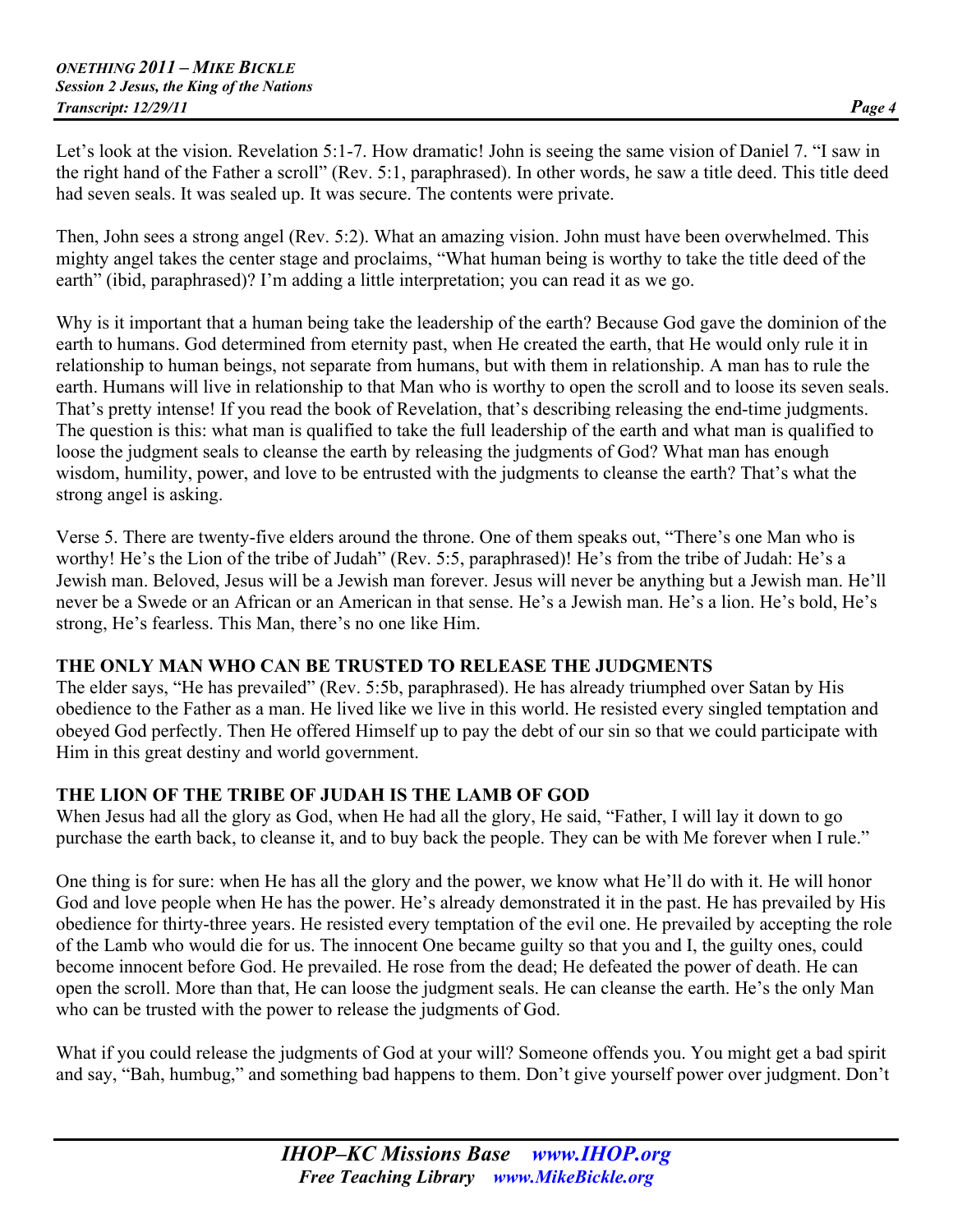give it to me. We would stumble with that much power, but there's One who has proven that when He has all the glory, He only uses it for love.

He stood—verse 6—like a lamb slain. Not only is He a bold lion; He's a meek and humble lamb. Which is He? The Lion, or the Lamb? He's both, with no contradiction in His personality.

In verse 7, He takes the scroll. He walks up to the Father, just like in Daniel 7, in the vision of the Son of Man. He takes the scroll, the title deed of the earth. He says, "I will accept the responsibility to cleanse the earth of evil and fully restore it and govern it and replace all the evil leadership on it. I'll see to it, Father. It will be done in wisdom, humility, love and righteousness, every single step of the way."

Beloved, who is this Man? He isn't just the One who forgives you. Yes, He forgives us. He isn't just our Healer and Provider. He has a dimension of glory about His personhood that's beyond our comprehension in this age. When John saw Him in the book of Revelation, John fell like a dead man before Him. He was so overwhelmed. John was about ninety years old. John is the one who laid his head on the Lord's breast. He was Jesus' best friend, according to some translations. But here in Revelation 1, he sees Jesus with eyes like fire, with a face like the sun, and he falls like a dead man: "Jesus, I hardly know who You are!"

That's the truth. Beloved, I want the power of who this Man is to touch my heart—the splendor, the glory of this Man.

Paragraph B. The living creatures and the elders represent the government of heaven. When Jesus took the scroll, the creatures and the elders fell down (Rev. 5:8). They fell down before this Man. They sang a song to this Man: all the government of heaven, representing all the redeemed and all the angels; they fell before this Man. John fell before this Man back in Revelation 1. Here we are in Revelation 5. Whenever anyone sees this Man in His glory, they fall down before Him, overwhelmed with His glory. Beloved, I don't want to wait until then to be awestruck by Him. I don't want to wait until then to tell people of His majesty. I want to tell them now. He's worthy of it.

## **JESUS DESERVES THE SUPREME EXALTATION**

In verse 9, they sing a song: "Jesus, You're worthy to take the leadership of the earth. You're worthy to open the seals, to administrate the cleansing of the earth with the judgment of God" (Rev. 5:9, paraphrased). Why? "For You were slain and redeemed us to God. When You had all the glory for eternity as God, You laid aside Your privileges because of love to come after us. We trust You with the authority over all things."

Paragraph D. They said, "You're worthy." On earth, we agree with that glorious decree, "You're worthy." When we declare the worth of Jesus, the worthiness of Jesus, we declare it in at least three distinct ways. There might be more.

Number one: when we say, "You're worthy," we're saying, "You deserve the highest exaltation of any man in history. You deserve the supreme role of leadership over all the earth. You deserve it. You deserve to be worshiped night and day." That's the first thing we say: "You deserve it. You're worthy."

It means more than that. Number two: we're declaring, "You're capable of this unprecedented responsibility. You're actually capable of doing it in perfect love, humility and righteousness."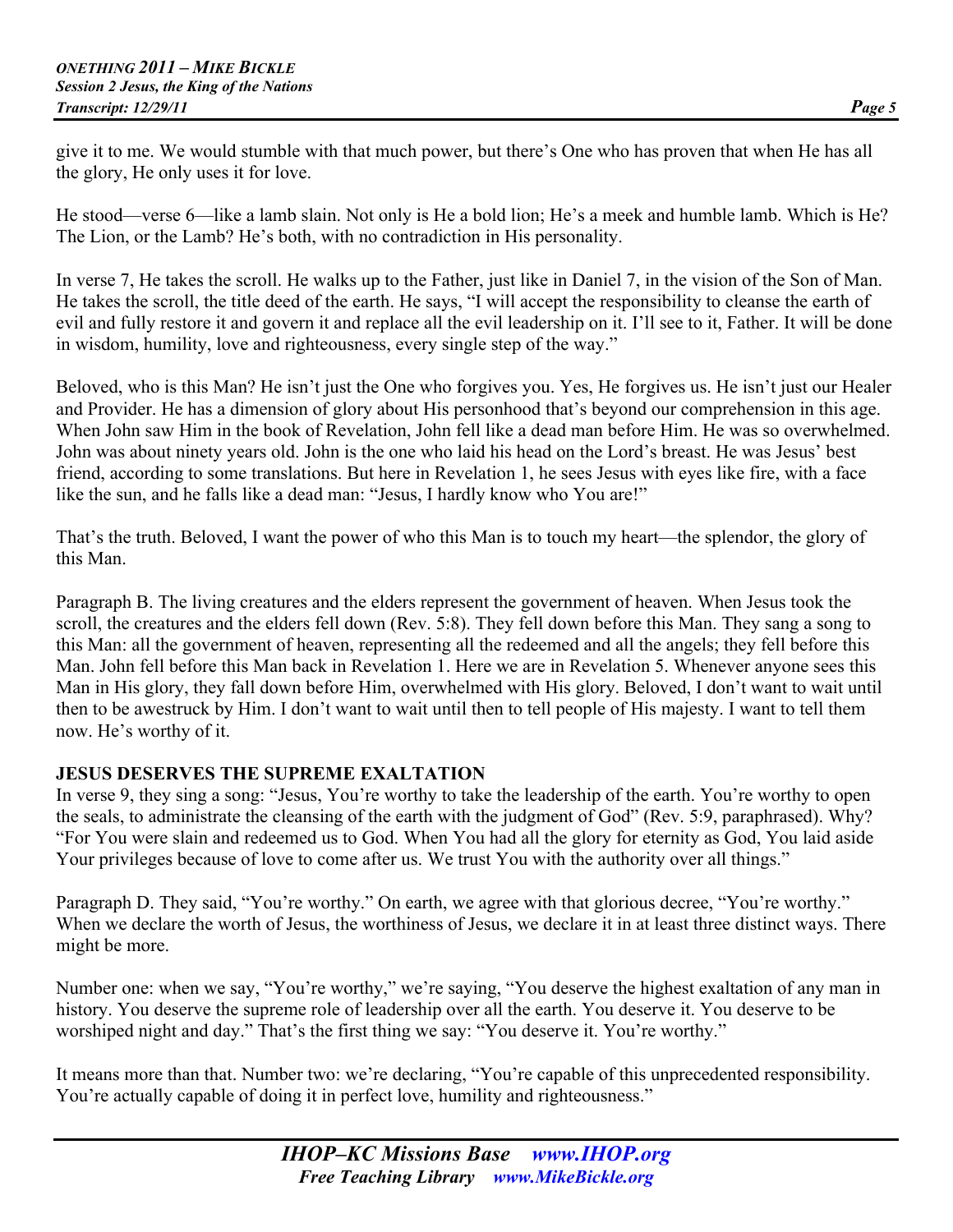Can you imagine the work that will be involved in driving evil off the planet, restoring every nation, replacing every government, and bringing the earth to the full dimensions of the garden of Eden worldwide? That's a big responsibility. There's only one Man. He's worthy of it. He's capable of doing this.

#### **JESUS IS WORTH OUR OBEDIENCE AND UNQUALIFIED TRUST**

Number three: when we say, "You're worthy," we're saying, "You're worth it. You're worth our obedience." We say no to sin. We endure persecution. People mock us and laugh at us. Life is hard. The assignment we have in the kingdom is difficult. It's small. Many people don't even know what we do.

Those are the things you might say. We say to Jesus, "You're worth it. You're worth it. Every step of obedience that we've walked in, we're saying "You're worth it. If I had to do it over again, I would do it over again. You're worth it." He's worth our unqualified trust.

#### **JESUS WILL POSSESS UNPRECEDENTED FAVOR OVER EVERY SPHERE OF LIFE**

Page nine. Now to one of the ultimate verses in the Bible about the majesty of Jesus and His destiny on the earth as a man. Revelation 5:11-12: the great crescendo of the chapter.

In this vision, John sees the Father giving Jesus unprecedented favor over every sphere of life. John sees seven spheres of society, of life. One Man is receiving all the power in every sphere. Notice the word, *receives*. It's interesting that Jesus as God would receive anything. "How can God receive?" you might ask. Well, Jesus, in His humanity—yes, not diminishing His deity. We're awestruck by His deity. It's the combination—fully God, fully Man. He's one Person with two natures, fully God and fully Man. No one is like Him.

In verse 12, we hear the voice of many angels saying, "Worthy is the Lamb who was slain to receive. . ." (Rev. 5:12). That's the word. "To receive power. To receive riches. To receive wisdom, strength, honor, glory, and blessing" (v.12b, paraphrased).

In what way does Jesus receive these seven spheres of favor from the Father? Number one: by the Father's decree. It's the Father, ultimately, who is giving them to the Son.

It doesn't stop there. The response of the people in the millennial kingdom. Again, these are millions, and eventually billions of people, who for a thousand years on the earth have natural bodies as the cities are rebuilt and the agriculture is restored; as the lion and the lamb lie down together and the animal kingdom is restored; as the atmosphere is cleansed. This Man, Jesus, will be so effective in His leadership that all the people in all the nations will give their allegiance to Him in every sphere of life.

Paragraph F. We'll just abbreviate this. I want to give you the sense of what is happening. During the Millennium, the 1,000-year reign of Jesus that begins at the time of His second coming, all the power, all the government of all the nations, over 200 nations, will be given to Him. All the governments will be given to Him. Everyone in government will be under His authority.

Number two: all the riches. All the money in all the national resources of every nation in the earth will belong to Him. Can you imagine if one Man owned all the natural resources of our nation? All the gold, all the silver, all the oil, all the gas, all the water rights, all the property rights for the entire nation. That would be terrifying to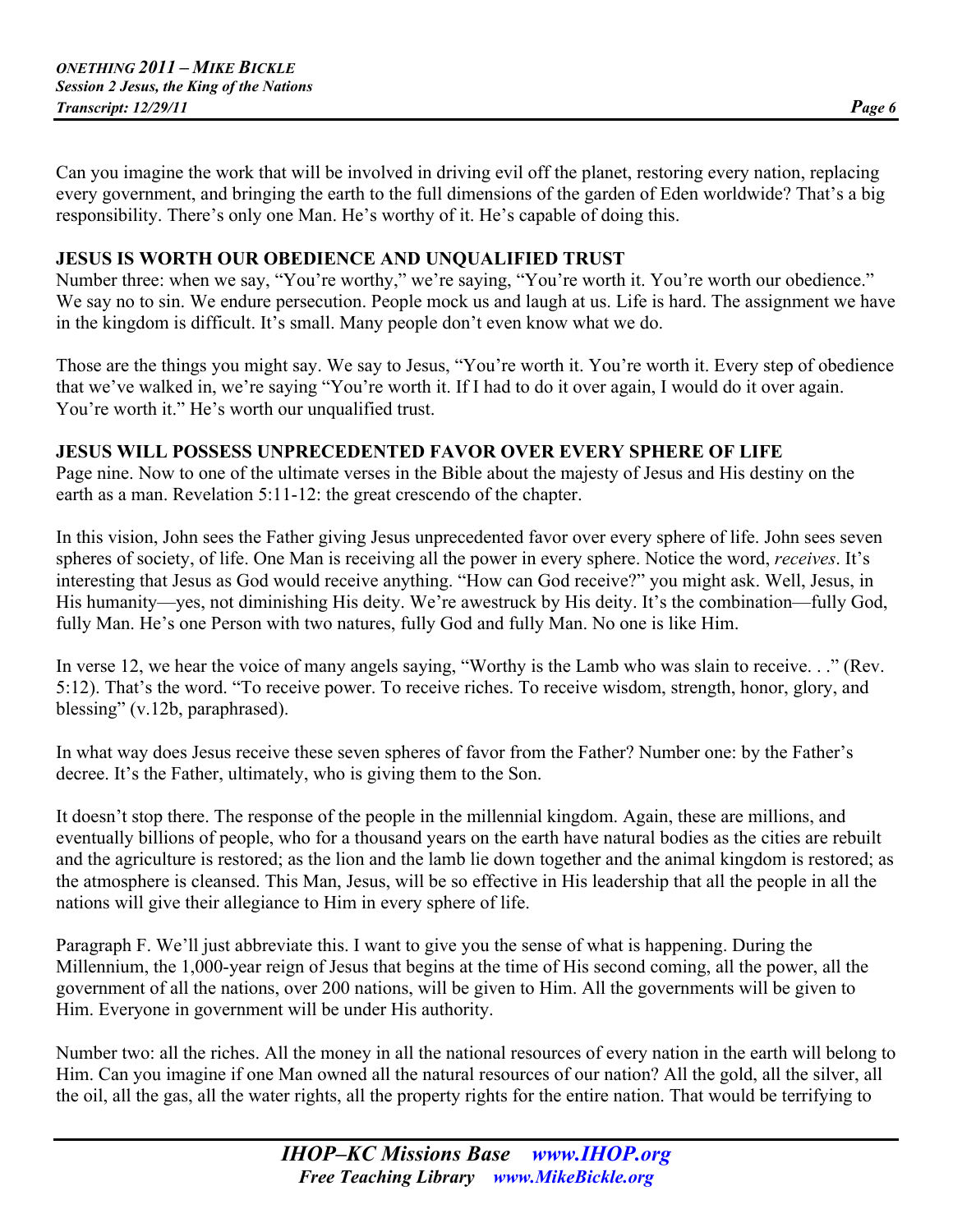us. I have good news. He'll own all the riches of all the nations, and all the people of all the nations will gladly submit their riches to His leadership during this 1,000-year period.

## **EVERYTHING THAT GIVES US STRENGTH WE'LL SUBMIT TO HIM**

All the wisdom. He'll have the insight to fix every problem fully; to restore everything back to God's original intention. Not only that: the fruit of all the wisdom of all the people of the nations; the fruit, the benefit of all their wisdom will also be submitted to Him. All the strength; all the physical strength: Beloved, the nations will love Him with all their strength. That means their natural resources. That means their physical resources: their time, their energy, their affections. Everything that gives them strength they'll submit to Him. All the glory; all the honor; all of these will belong to Him. All the blessing; all the governments of the earth. They won't resist Him; rather, they'll bless all of His policies. Could you imagine if the president of our nation, at any given time, had the rest of the government cooperating with him instead of resisting him? This Man Jesus, every single nation will bless Him and cooperate with Him fully.

Let's look at these for just another moment. Paragraph G. The power. Beloved, this is a real Man with all the power of government. He will replace every evil government in every sphere of society.

## **THE NATIONS WILL GATHER IN JERUSALEM TO HEAR JESUS SPEAK**

Paragraph H. All the banking systems will be under Him. All the state-owned natural resources will belong to Him. All the buildings, all the property, all the real estate will be rightfully His. The way He'll use it will be in perfect love, humility, and righteousness. He'll dispense it with such generosity that will be so overwhelming as we see Him, because it will really be His. He won't have to share it, except that His nature is love and it will compel Him to share everything with His people. Wisdom, again: all the intellectual ability of all the nations will be submitted to Him. In other words, the fruit of what they accomplish. This Man will have wisdom far greater than the wisdom of Solomon. All the nations will come to Jerusalem to learn His wisdom for every sphere of society (Isa. 2:3). They'll come to Jerusalem and say, "How can we restore the water and the agriculture? How can we restore education in our nation?" Jesus, with wisdom that will far surpass Solomon, will have every single answer to restore every sphere of life as a man under the anointing.

Who is this Man? I can just imagine, 500 years into that 1,000-year reign. They'll come to Jerusalem for a conference on economics. They'll come to Jerusalem for a conference on agriculture. He'll give them some new information. I can imagine someone saying, "Why didn't You tell us this 200 years ago? You knew it back then."

I can imagine Jesus smiling, saying, "I have many more surprises that will fascinate you for billions of years. Don't worry, I have much more to teach you."

Paragraph K. All the glory; all the adulation of the people. All the people in the nations will glory in this Man. He'll be the magnificent obsession of the nations all over the earth. Not just a pocket of believers here and there; He'll be preeminent in the minds, the affections, the conversations of the whole earth. Everyone will talk about Him continually, but it will never move Him from humility. The fame of His name will cover the earth.

## **YOU WILL LIVE ON THE EARTH WITH A PHYSICAL, SUPERNATURAL BODY**

Paragraph L. He'll receive all the honor. Paul the apostle in Ephesians 6 spoke of children honoring their parents in the sense of respectful obedience (Ephesians 6:1-3). He will be the most obeyed, respected, listened-